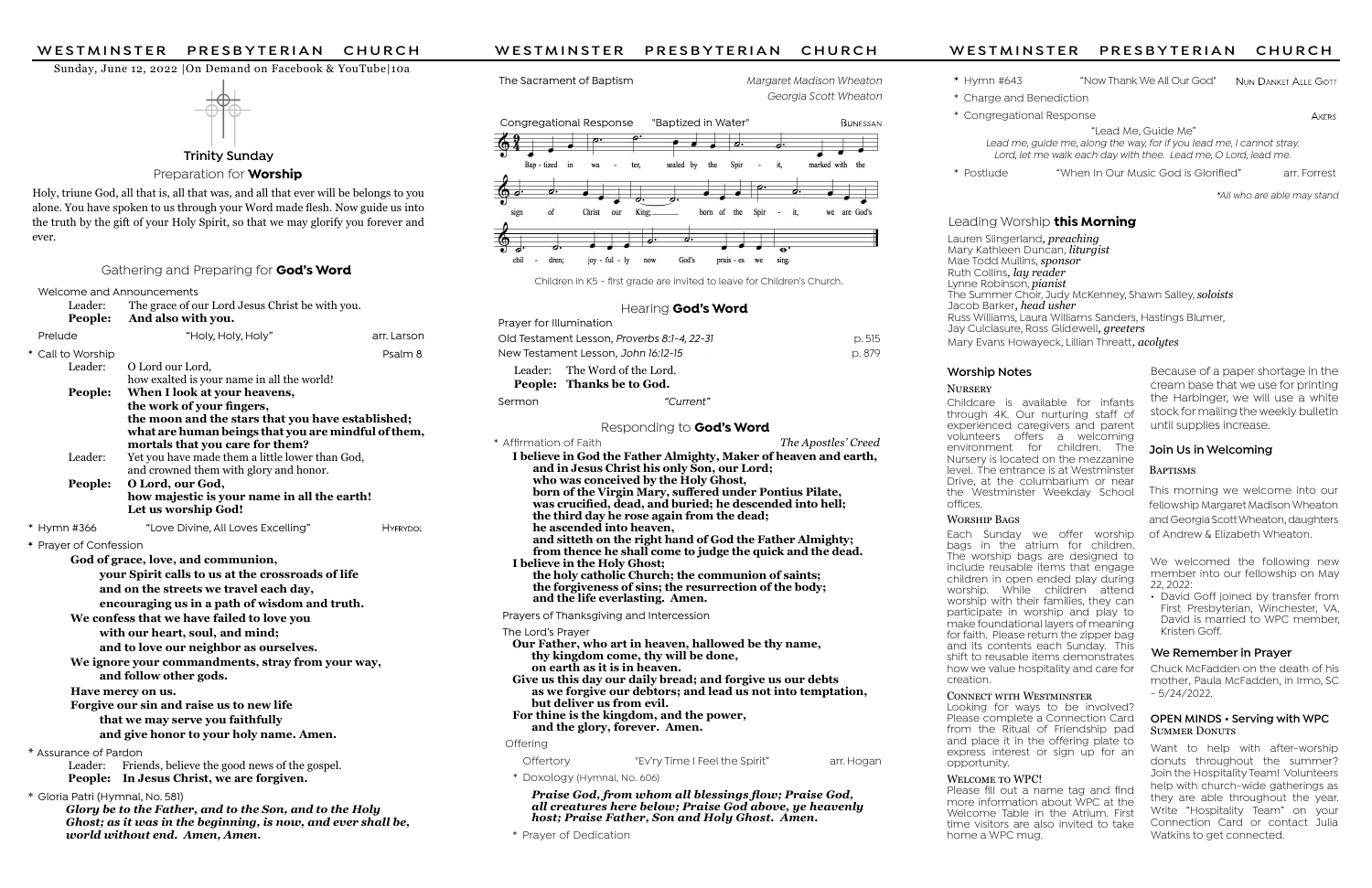# wpcgreenville | wpc-online.org | 2310 Augusta St.

# the



### From the Pews, Parks Workman

## VOLUME LXXV| June 12, 2022 | No. 6

### THE HARBINGER

### Sunday, June 12 Trin

Westminster Presbyterian Church 2310 Augusta Street Greenville, South Carolina 29605 (864) 232-2424 www.wpc-online.org THE HARBINGER: (USPS No. 764160) Published weekly by the Westminster Presbyterian Church, 2310 Augusta Street, Greenville SC 29605. Periodical postage paid at Greenville SC 29605.

| CALENDAR OF EVENTS |
|--------------------|
| June 12-19, 2022   |

| <b>Trinity Sunday</b> |                                                     |  |  |  |
|-----------------------|-----------------------------------------------------|--|--|--|
| 9:40a                 | Sunday Session Meeting                              |  |  |  |
| 10:00                 | Worship Service                                     |  |  |  |
| 11:00                 | After Worship Fellowship<br>with donuts             |  |  |  |
| 11:45                 | Connections Group                                   |  |  |  |
| Monday, June 13       |                                                     |  |  |  |
| 7:00p                 | Music Director Search                               |  |  |  |
|                       | Committee Meeting                                   |  |  |  |
| Tuesday, June 14      |                                                     |  |  |  |
| 9:00a                 | Project Host Volunteer Day                          |  |  |  |
| 12:00p                | Al-Anon Group Meeting                               |  |  |  |
| 1:30                  | Pleasant Valley Connection<br>Camp                  |  |  |  |
| 7:00                  | Westminster Book Club                               |  |  |  |
|                       | Summer Choir Rehearsal                              |  |  |  |
| Wednesday, June 15    |                                                     |  |  |  |
| 5:30p                 | Middler Waffle Cone<br>Wednesday at Spill the Beans |  |  |  |
| 7:00                  | Senior High Dinner Club at<br><b>White Duck</b>     |  |  |  |

Financial Secretary sherri@wpc-online.org Michelle Little Office Manager

(downtown airport)

**WOMEN OF WESTMINSTER** SCHOLARSHIP

Thursday, June 16 12:00p Finance Committee Meeting Sunday, June 19 Second Sunday after Pentecost Middler Mission Trip 9:40a Sunday Session Meeting 10:00 Worship Service 11:00 After Worship Fellowship

with donuts

Church Staff

Ben Dorr Pastor & Head of Staff bdorr@wpc-online.org

Leigh Stuckey Associate Pastor lstuckey@wpc-online.org

Mary Kathleen Duncan Associate Pastor mkduncan@wpc-online.org

Lauren Slingerland Associate Pastor lslingerland@wpc-online.org

PLEASANT VALLEY SUMMER CAMP This summer, WPC is partnering with Pleasant Valley Connection to offer enrichment opportunities with under-resourced children in their summer camp. Volunteers are needed to help from 1:30- 2:30pm on June 14, 22, and 27, and throughout the summer. This is a fun opportunity to build relationships with our local outreach partners, enrich the lives of children, and learn about our community. Click here to sign up or for more information, contact Julia Watkins or write "PVC"

### IT'S ELEMENTARY, REGISTRATION OPEN!

Julia Watkins Associate Pastor jwatkins@wpc-online.org

Amos Workman Parish Associate aworkman@wpc-online.org

Mark Kemp Director of Music mkemp@wpc-online.org

Lauren Hood Associate Director of Youth Ministry lhood@wpc-online.org

It's Elementary is an after school faith formation group for children in 1st grade-5th grade that meets on Wednesdays during the school year from 2:30-4:30p. Our theme for next school year is "The Life and Teachings of Jesus." Children will learn about Jesus Christ through Bible study, recreation, crafts and games. Registration is required and the link is available on the church website. Register today!

### WPC BOOK CLUB

Kathryn Knauer Children's Choir Coordinator kknauer@wpc-online.org

> Todd Monsell Organist

tmonsell@wpc-online.org Cara Puntch

Weekday School Director cpuntch@wpc-online.org Sherri Owens

michelle@wpc-online.org

### PROJECT HOST SOUP KITCHEN

### OPEN MINDS • Gathering@WPC OPEN MINDS • Serving with WPC

Yet how often do we seek wisdom in the wrong places and for the wrong reasons? How often is our pursuit really the path of folly? Are we seeking status through money and power? Are we seeking a sense of self-worth through acceptance from others, gossip, and following trends? Are we seeking comfort through secular possessions? Proverbs 8 provides a nice personification of wisdom. Wisdom is standing

This summer, serve alongside other WPC folks with partner agency, Project Host, whose mission is to use food as a tool to nourish the hungry and train the unemployed. Volunteers will prepare, serve, and clean up a meal for our vulnerable neighbors. This is a great way to extend hospitality while getting a glimpse of some of the inequities in our own backyard. Volunteer shifts for ages 15+ are 2nd Tuesdays (June 14, July 12, August 9), 9a-1p. Contact Julia Watkins or write "Project Host" on your Connection Card to sign up.

Wisdom delights in the presence of God. At whatever crossroads you are facing today, seek the presence of God. Through communion with God, perhaps you will have eyes to see and ears to hear God's wisdom. Instead of seeking wisdom, perhaps wisdom will find you.

on your Connection Card.

Seeking wisdom is a common pursuit. Who does not want to be seen as the wise counselor that always gives sage advice and makes the right decisions? How much easier would life be if we always made the exact right decision at the exact right time? In pursuit of this ideal, we seek wisdom in the wrong places using the wrong tools. Indeed, wisdom is often confused with vast knowledge or with high IQ or with high EQ. These gifts can certainly be helpful and a blessing in many pursuits, but do not necessarily lead us to wisdom.

Proverbs 8 tells us wisdom is from God. Wisdom has been with God since creation. Wisdom was formed by God long ages ago - at the very beginning. Wisdom is more than just making the right decisions at the exact right time to improve life's circumstances or to achieve secular pursuits. Wisdom is the tool through which God can use his people to carve his kingdom out of the chaos of the secular world.

at a crossroads. There are two paths. Wisdom is calling out to all of us. She is waving us into the gate leading us to the city–God's kingdom. We stand at those crossroads every day. We can choose the path of God and wisdom, or we can choose our own path—the path of folly and chaos.

Each year Women of Westminster offers scholarships to provide financial aid among college and graduate student membership within our church. This year, Westminster is also partnering with a local agency, Fostering Great Ideas, so that a portion of funds will support college-bound students in the foster care system. Any Westminster member who will be furthering their education in the fall is eligible to apply. Applications are available from the church office or online at www.wpc-online.org. Applicants may contact Coleman Dixon (colemandixon@hotmail.com) with any questions. The deadline is Friday, June 24, 2022. Church members are reminded that memorials and donations may be designated to this scholarship fund to aid in its continuation.

The Westminster Book Club will meet Tuesday, June 14, at 7p in the church library. Arrive at 6:30p if you want to enjoy fellowship before the meeting. Susan Ferrell will lead our discussion of The Only Woman in the Room by Marie Benedict. New attendees are always welcome.

### 2022 HIGH SCHOOL GRADUATES

Greenville High School Carleigh Bultz Wiley Crittenden Murray Freedman Garrison Hill

Wade Hampton High School Emma Shurley

Christ Church Episcopal High School Wilkie Cobb

Clemson University Anna Wallace Clark Porter Kirven

College of Charleston Victoria Carsten

Davidson College Hal Ridgeway

Elon University Connor Williams

Furman University Jay Bloodworth Mary Hunter Hyche

Presbyterian College Frances Farmer Kallie Phillips

McDaniel College Jonathan Mangione

University of South Carolina Sims Crittenden Drew Mackie

# W E S T M I N S T E R PRESBYTERIAN CHURCH<br> **O** O D W pc g reenville | wpc-online.org | 2310 Augusta St.<br>
THE HARBINGER CALENDAR OF EVENTS

### 2022 COLLEGE GRADUATES

We take this opportunity to extend congratulations to the young people of Westminster Presbyterian Church who are completing high school, college, or graduate school. We offer them our best wishes as they move into new phases of their lives.

### 2022 GRADUATE SCHOOL

Duke University - PhD Program Anna Holleman